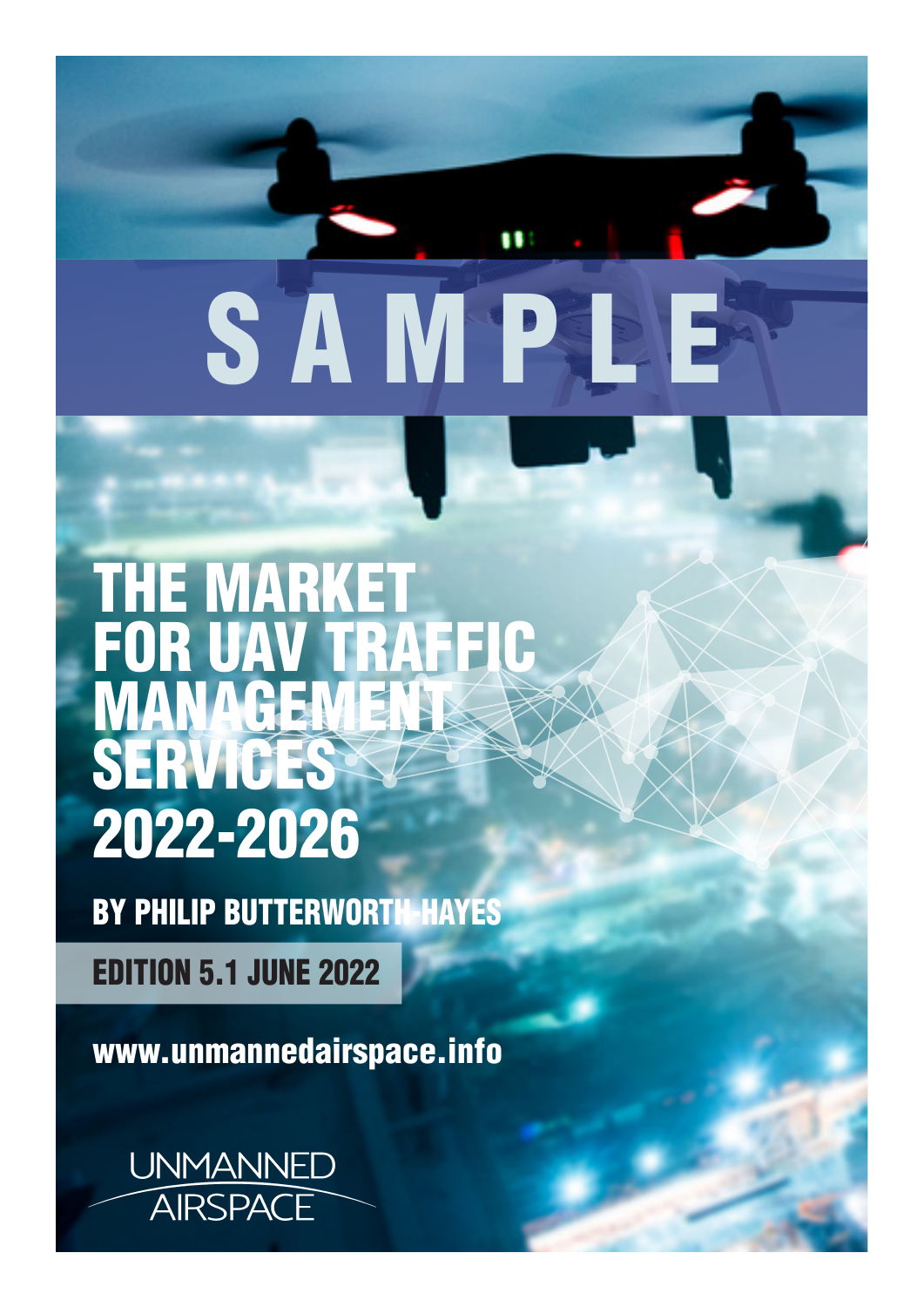# **Market overview**

1.1 Progress on UTM regulations and business cases

At the start of 2022 the Dutch government undertook a study to examine what kind of Uspace architecture/governance structure would best meet the needs of the Dutch drone industry. The study authors broke down the competing architectures into four types: participation, management, open market and integration.

- The participation model is based on an equal cooperation between the state, local authorities, existing implementing organisations and market parties in which the design and maintenance of the U-space ecosystem is jointly and step-by-step ensured (this model is applied in Switzerland and Belgium).
- The management model is based on the premise that there is a significant public interest in the creation of U-space in the Netherlands and that this will not or insufficiently get off the ground without a pulling role of the state (Poland and France follow such a model).
- In the market model, the national government opts for a restrained role (this is the model being applied in the USA).
- The integration model aims to align the design of unmanned traffic management (UTM) as much as possible with the current (ATM) management of the airspace (in the UK this method of implementation is chosen).

"In order to be able to determine how well the proposed scenarios meet the objectives of the Ministry of Infrastructure and the Environment, an assessment framework has been developed with five main criteria: participation, incentive, uniformity, organisation and costs," continues the study text, "It is obvious to choose the participation scenario as a starting point, in line with Switzerland and Belgium. The reason for this is that the end goal of all scenarios is the same (namely full integration of manned and unmanned air traffic), the market of UAS is still (far) from mature and the Ministry of Infrastructure and water Management wants to stimulate the innovation of (the use of) UAS. In the participation scenario, no mandatory design choices need to be made in advance, which gives the most flexibility in a market that is still developing both in terms of application and technology. This scenario also offers room to gradually form the picture of which U-space design is the most suitable for the Netherlands. This could mean, for example, that in the long term the participation scenario will turn into a management scenario and even later into an open market scenario. In addition, the government has an active role in the participation scenario, which is in line with the desire to give space to innovative applications of UAS and at the same time to safeguard the public interest. Finally, the participation scenario is a scenario that can be started relatively easily, quickly, on a small scale and without high start-up costs (neither for the government nor for the market)."

| <b>Theme</b>  | Criteria                       | <b>State</b><br>direction | Open<br>market | <b>Integration</b> | Participation |
|---------------|--------------------------------|---------------------------|----------------|--------------------|---------------|
| Participation | Support                        |                           |                |                    | $\ddot{}$     |
| Incentive     | Accessibility<br>of the market | $\ddot{}$                 |                |                    | 0             |
| Uniformity    | EU level                       |                           |                | $\pm$              |               |
|               | National                       | $\pm$                     |                | $\ddot{}$          | 0             |
| Organization  | Local<br>customisation         |                           |                |                    | $\ddot{}$     |
|               | Manageability                  | $\ddot{}$                 |                | $^{+}$             |               |
|               | Scalability                    |                           |                |                    |               |

#### **Table one: Competing U-space governance structures**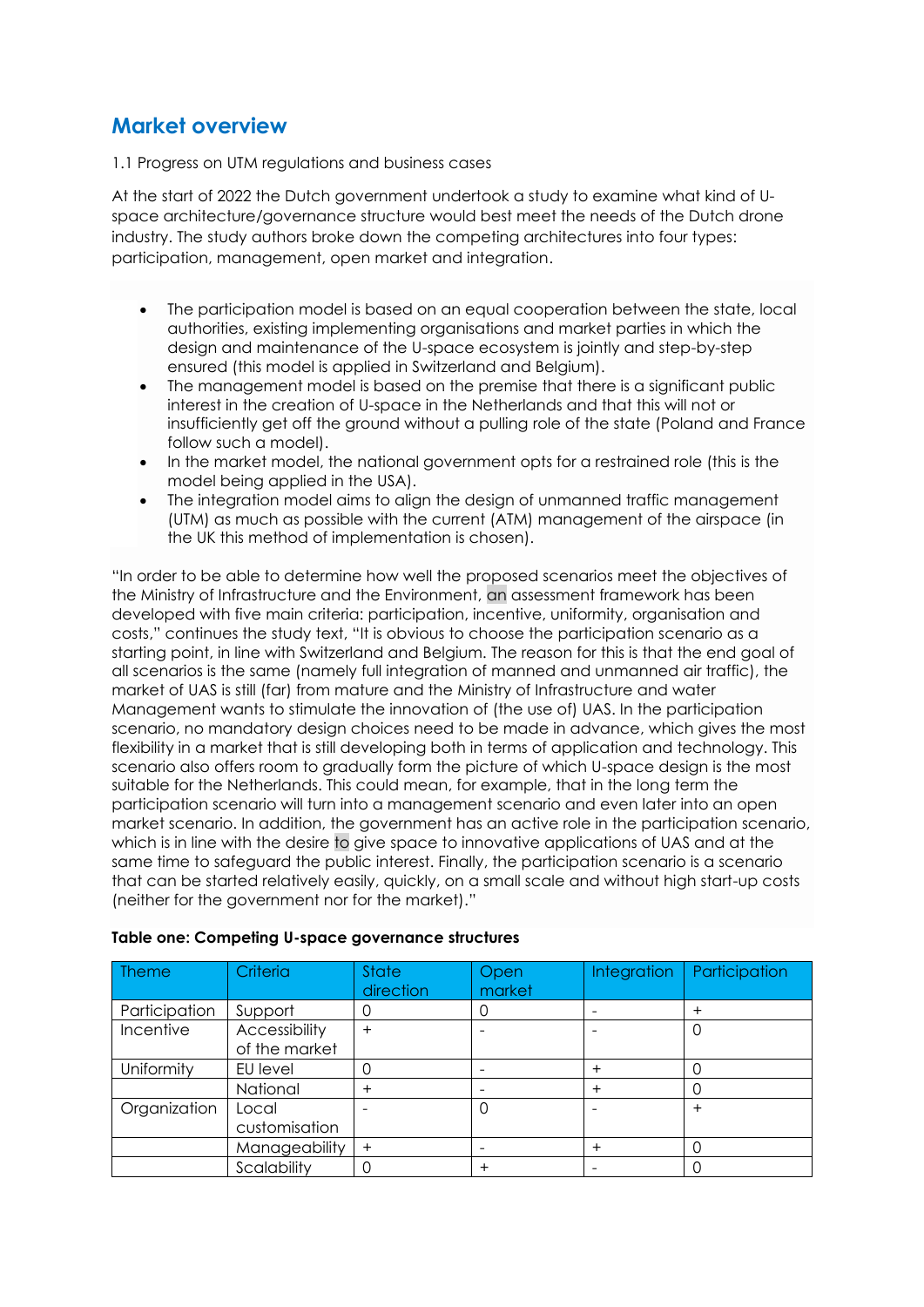|       | Future        |  | -                        |  |
|-------|---------------|--|--------------------------|--|
|       | proofing      |  |                          |  |
| Costs | Cost scenario |  | $\overline{\phantom{0}}$ |  |
|       | Cost state    |  |                          |  |

This study was important for a number of reasons, one of the most important being the integration of technology and rules development alongside the potential cost and revenue implications. For while there has been considerable progress in the last six months on defining the rules and procedures for U-space/UTM implementation there is still considerable uncertainty over the revenue potential and costs for setting up these services.

In May 2022 UTM service provider (USP) Skyward announced it would be cease operations in June, the second major US USP to exit the market following the take-over of AirMap by DroneUp. The concern among many in the industry is that although the revenue streams for deploying UTM technologies are becoming slightly clearer the revenue from operating UTM systems are far less obvious.

In March 2022 the Global Uncrewed Traffic Management (UTM) Association (GUTMA) hosted a European U-space policy summit "*From rules to market: Can we achieve a competitive UTM services market?*" There are, according to Koen de Vos, Secretary General of GUTMA, three distinct but interlinked markets under construction: the drone services, the drone operations and the U-space services markets. They are a pyramid. "Most of the value is created in the drone services market and the challenge for this sector is business development, integrating drones into industrial value chains." How can we make U-space an efficient enabler to create down-stream value creation, is the key question, he asked? To have a large base of this pyramid we need competition to drive innovation, to keep the costs down for drone operators and service providers.

Most of the discussions were around which would be the first commercial drone markets required to be supported by UTM (Rural? Suburban? Short-range delivery flights or longer range mapping and surveillance?)

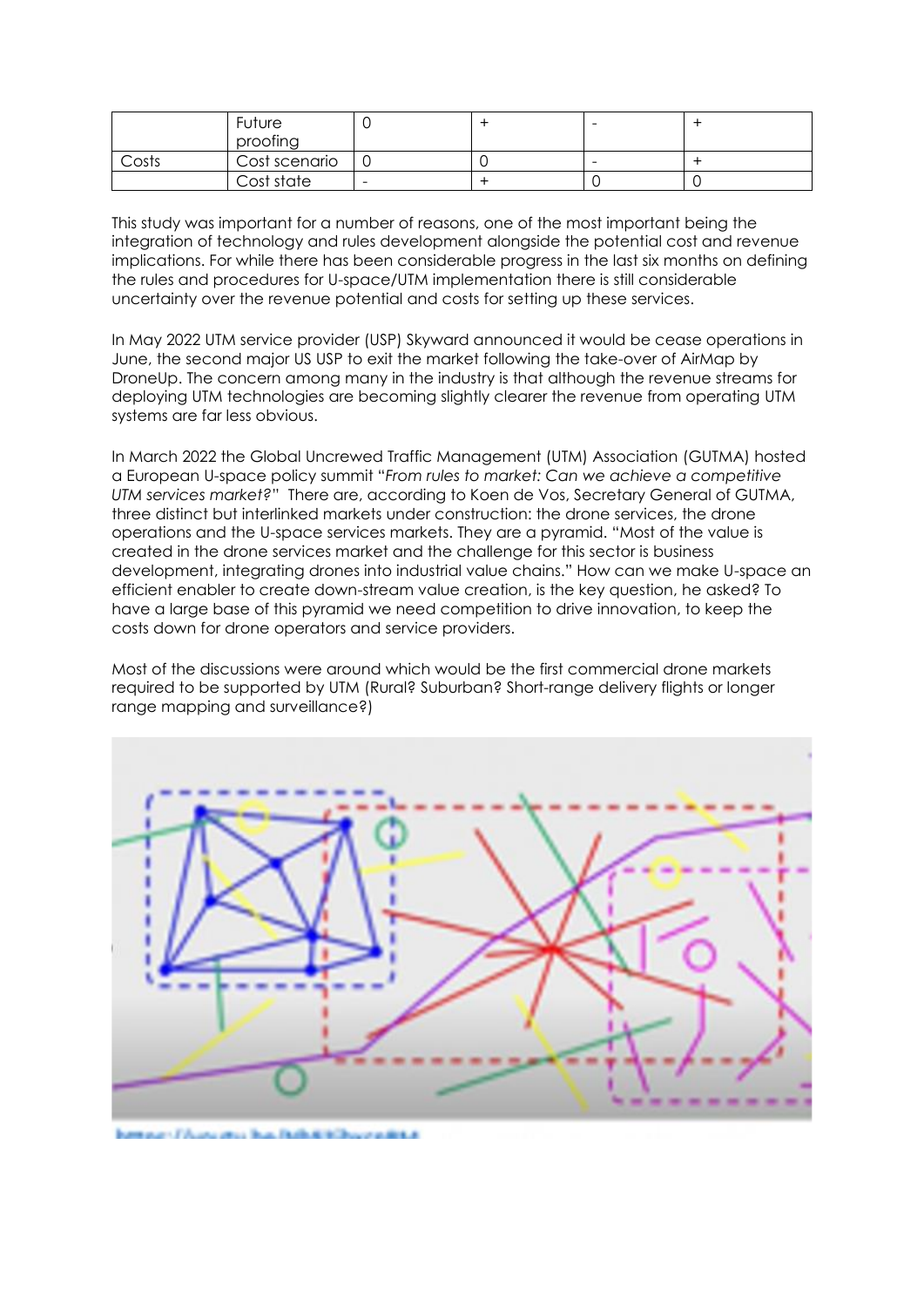*U-space areas will have to accommodate many different types of operations – from long* range surveillance flights (purple), drone delivery operations from a central distribution centre *(red), point to point operations (green), training flights (yellow) etc – <i>image courtesy of Larissa Haas. Switzerland's FOCA*

According to Amit Ganjoo of IT provider ANRA speaking at the event, there are three circles to implementation – technology, standards and regulations – and the first use cases will be where there is an intersection between all three of them. He cited Switzerland's FOCA as one way of ensuring regulators and operators were fully in sync. "FOCA pulled in a lot of industry players to identify where technical means of compliance lined up with the U-space regulations."

According to Thorsten Indra of Hamburg's HHL Sky, who is supporting the development of a drone eco-system in Hamburg port, the best way to start is with a vertically separated airspace and one or two initial operators. "Early on there may be only a small community that has a need to have U-space established. As they see the benefits then others will join. We need round tables with users to get their buy-in but also establish each other's needs."

However, none of these discussions made clear what the revenue opportunities were for USPs operating core, mandatory UTM services (see below) either in a monopoly or competitive environment or value-added services beyond these. Some UPSs have started to examine how to derives additional value from individual industry segments (parcels delivery, long range BVLOS pipeline inspections etc), tailoring their offerings to guarantee the most reliable end-to-end service packages beyond the core UTM services.

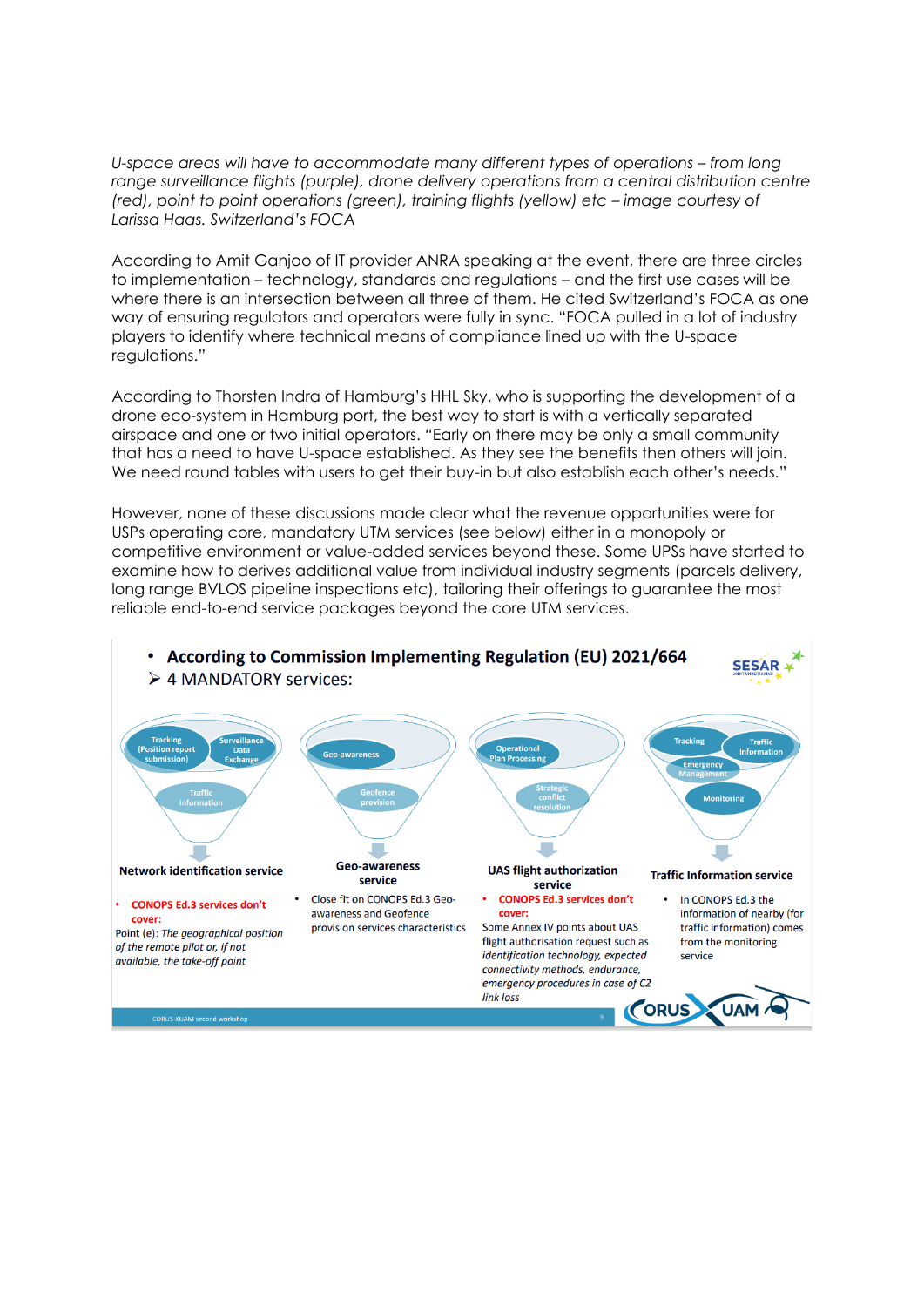# **Section two: A growing demand for services**

## **2.1 The market for commercial drones**

Industry forecasters are continuing to offer widely different views of the scale and predicted growth rate of the commercial UAV sector. The small UAS market, based on the latest forecast-of-forecasts, is predicted to grow at an average of 23.23% compound annual growth rate over the next few years. However, perhaps more importantly from the UTM market viewpoint, BVLOS market for drones will grow at a rate of 71.1% CAGR globally, according to Drone Industry Insights.

| Forecaster                                     | Market value                                                           | Years     | Market                                           | Growth rate       |
|------------------------------------------------|------------------------------------------------------------------------|-----------|--------------------------------------------------|-------------------|
| <b>ABI Research</b>                            | USD92 billion<br>by 2030                                               | 2020-2030 | Small UAS                                        | <b>CAGR 25%</b>   |
| Analysys Mason                                 | USD8 billion in<br>2030                                                | 2022-2030 | Cellular connected<br>drones                     | $\blacksquare$    |
| <b>FACT MR</b>                                 | USD278 billion<br>in 2032                                              | 2022-2032 | <b>Total UAS market</b>                          | <b>CAGR 25%</b>   |
| <b>FAA</b>                                     | $\overline{a}$                                                         | 2020-2040 | <b>Commercial UAS</b><br>fleet                   | <b>CAGR 20%</b>   |
| Frost & Sullivan                               |                                                                        | 2019-2023 | Global commercial<br>UAS fleet                   | <b>CAGR 4.3%</b>  |
| <b>DRONEII</b>                                 | <b>USD26.3</b><br>billion in 2021-<br>USD41.4<br>billion in 2026       | 2021-2026 | Global drone fleet                               | <b>CAGR 9.4%</b>  |
| Gartner                                        |                                                                        | 2019-2020 | Global commercial<br><b>UAS</b> fleet            | <b>CAGR 50%</b>   |
| GAI                                            | <b>USD58.5</b><br>billion by<br>2026                                   | 2022-2026 | Global UAV fleet                                 | CAGR13.9%         |
| <b>Grand View</b>                              |                                                                        | 2021-2028 | Commercial drones                                | CAGR 57.5%        |
| Fortune Business<br>Insights                   | <b>USD 22.55</b><br>billion by<br>2026                                 | 2020-2026 | Global sUAS fleet                                | CAGR 15.92%       |
| <b>International Data</b><br>Corporation (IDC) | $\overline{a}$                                                         | 2020-2025 | Global drone<br>industry (including<br>software) | <b>CAGR 33.3%</b> |
| MarketsandMarkets                              | $\mathbf{r}$                                                           |           | Drone services<br>market                         | CAGR 23.8%        |
| MarketandMarkets                               | <b>USD13.9</b><br>billion in 2021<br>to USD 40.7<br>billion by<br>2026 | 2021-2026 | Global UAV market                                | CAGR 16.4%        |
| Teal                                           | USD18.9<br>billion by<br>2030                                          | 2021-2030 | Global civil UAS fleet                           | CAGR 14.1%        |
| Technavio                                      | $\frac{1}{2}$                                                          | 2021-2025 | <b>Commercial drones</b>                         | CAGR 36.73%       |

#### **Table four: Drone industry forecasts**

As each forecast measures slightly different aspects of the market over different timescales it is difficult to reach any firm conclusions about the value the drone industry today and in the near future. Taking a conservative view of the forecast of forecasts, however (using data from the table below and further data from the following text), industry forecasters suggest that, on overage, the 2022 market commercial drones and services is around USD8.5 billion and will rise to USD19.4 billion in 2026.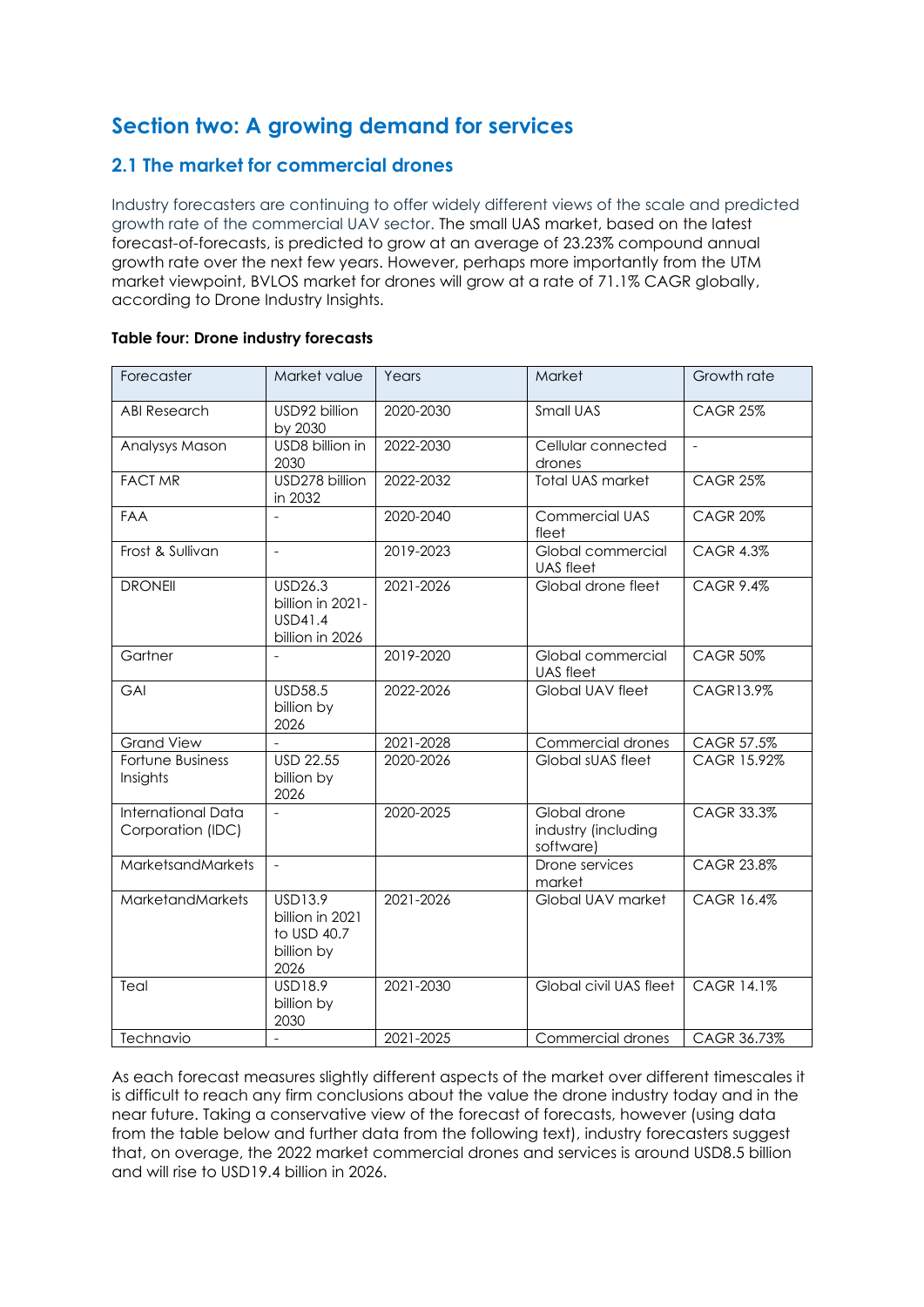**Teal Group's** 2021/2022 World Civil UAS Market Profile and Forecast projects that the US will integrate unmanned systems into its national air space within the next decade, but it is difficult to specify in which year that will occur. The US has made significant strides over the last year says Teal Group, publishing regulations for UAS operations at night and over people. The lack of a regulatory regime for beyond visual line of sight operations, though, continues to hold back market growth.

The report forecasts that non-military UAS production will jump from USD5.6 billion a year to USD18.9 billion by 2030, a 14.1% compound annual growth rate in constant dollars. Total civil UAS purchases will reach USD121 billion over that decade.

Civil Unmanned Aerial Systems (UAS) will be the most dynamic growth sector of the world aerospace industry this decade as nations open their airspace, commercial applications take off, and civil governments adopt systems for new roles in border security and public safety.

According to the report, commercial drone use will drive the market as consumer drone purchases slow and government purchases remain a small but growing portion of the market. "Major corporations have really begun to figure out how to employ UAS in their daily business, and have been rewarded," said Jeremiah Gertler, Teal Group's senior analyst and author of the study. "At the same time, near-saturation of the consumer market and the growing capability of lower-end, especially 'prosumer' drones have led UAS manufacturers to search upmarket for their next big opportunity. That means a greater focus on more sophisticated, higher-value units," Gertler added.

The greatest potential appears to be the delivery market, which has the possibility of touching every household in the world. At the same time, it will also have to operate in the most complicated regulatory environment, with not just national bodies but localities and even homeowners' associations having a say in whether and when delivery drones appear in neighbourhoods. Delivery is expected to be the leading sector in the United States by 2030. Agriculture will be the leading sector overseas by 2030 thanks to heavy Chinese investment in subsidizing agricultural drone spraying and increasingly capable but more affordable UAS moving into the sector, particularly for smaller farms.

Industrial inspection has begun to emerge as a major commercial drone market over the next decade. Construction will be the largest portion of that industrial inspection market, according to the Teal study. All 10 of the largest worldwide construction firms are deploying or experimenting with systems and will be able to quickly deploy fleets worldwide. Industrial inspection also includes other major segments such as energy, mining and railroads. Other important commercial UAS segments include general photography, communications, insurance, and entertainment.

Civil governments are deploying an increasing number of unmanned systems. The United States and European governments have growing programs to deploy systems to protect land and sea borders. The United Nations and other peacekeepers are deploying systems to provide protection. Use by law enforcement, particularly in the United States, is soaring.

The pandemic has spurred development of delivery drone systems and has encouraged companies to adopt UAS to do distance inspections of facilities. Yet the regulatory environment has artificially stifled demand, keeping UAS out of a number of valuable roles as nations struggle to figure out how to incorporate unpiloted aircraft into their air traffic

In September 2021 the **French** transport ministry in partnership with the Defense Innovation Agency (AID) has launched a call for projects to accelerate the implementation of the "U space" programme first introduced in 2018.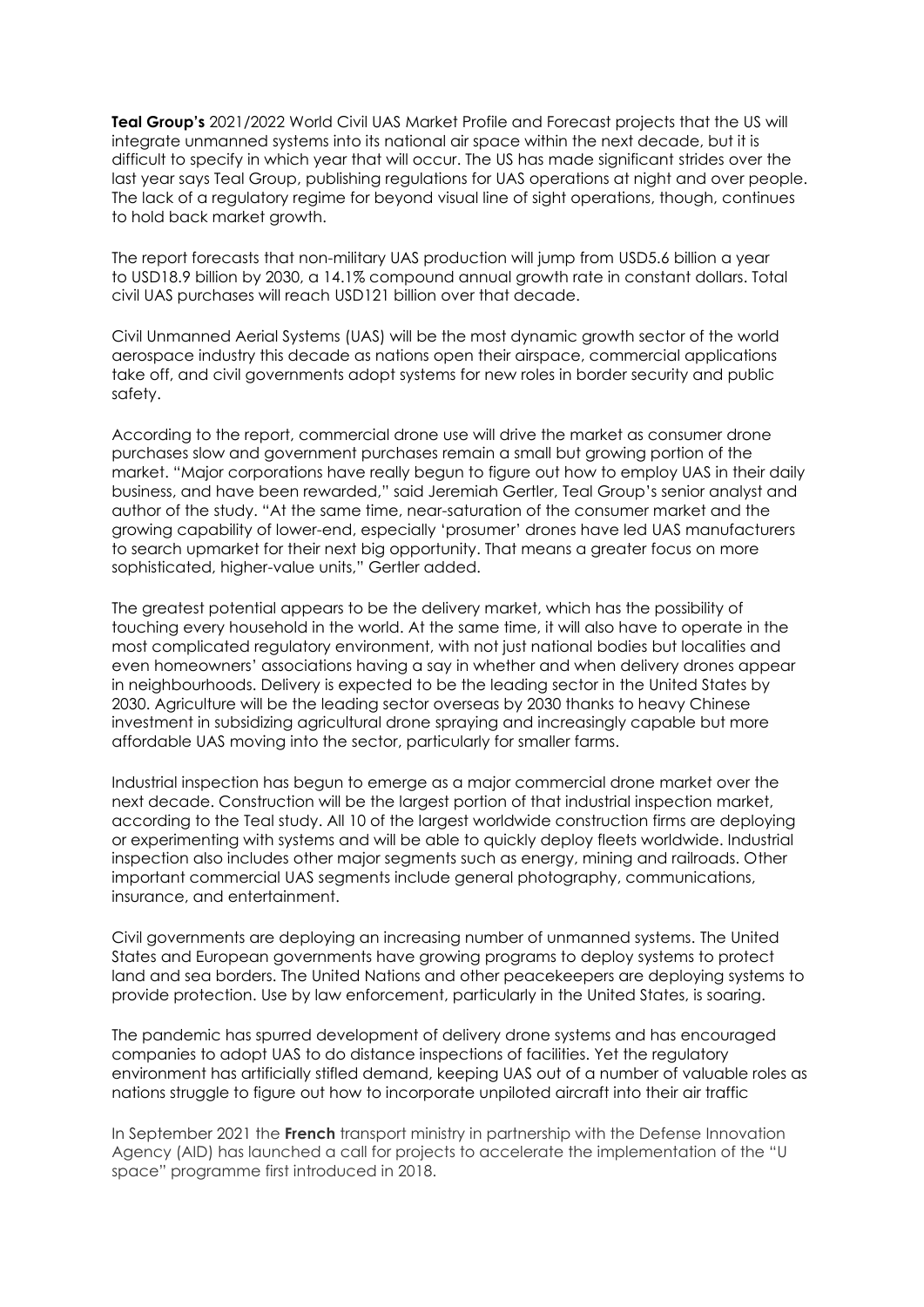The call is the fourth part of the Transport Innovation Agency (AIT) Propulse programme announced on 30 August 2021 and the first to also be supported by the Defense Innovation Agency (AID). It is a response to both civil and military issues and aims to create a coherent and effective airspace environment.

A project to develop a miniaturized system on board a drone to support integration of unmanned and manned airspace is among five projects selected by the French Ministry of Transport as part of its Propulse acceleration project. Measurement of radar antennas by drone' is a U-space programme sponsored by the French aviation agency DGAC. The Ministry of Transport is supporting accelerated development of the five projects over a five month period and providing funding of up to EUR100,000 per project.

The "U-space" programme designates the future management of air traffic for drones, with a high level of automation and digitization, guaranteeing a safe integration of drones in airspace from a safety and security point of view. safety, but also respectful of the environment and protection of privacy.

The French *U-space Together* call for projects aims to experiment on a very large scale with solutions for air traffic management services for drones, at very low altitude, in almost the entire territory of mainland France. It has five packages aimed at meeting a variety of technical and operational challenges linked to the rise of drones in France and in Europe.

In May 2020, France's air navigation service provider DSNA announced the eight companies selected to UT) services for its *U-Space Together* pre-operational programme. DSNA has already selected 11 civil partners using digital solutions to support pre-operational services at 12 sites. The eight UTM companies are:

- Airbus, Clearance and X-One Technology
- AirMap
- Altitude Angel
- Clearance
- Innov'ATM/Hologarde
- Sopra Steria-Clearance-ENAC
- Thales
- Wing

Each company has been designated a unique area of restricted airspace in which to deploy a UTM platform, the success of which will be appraised by DSNA during the trial period. Trails will be carried out using Minimum Viable Product (MVP) solutions. U-space Together aims to deploy a fully operational U-space system in France by 2023.

In June 2021 Clearance and Thales announced they were working together to interconnect their respective platforms to allow drone pilots to create a flight plan on the Clearance platform and, with a single click, to transfer their request to the relevant air navigation services and prefectures, through the use of the Thales TopSky solution – UAS Airspace Manager, to offer a complete and interoperable solution for both remote drone pilots and authorities at Lille and Rennes airports.

Drone services company Clearance has combined with airport services company Edeis to put in place appropriate tools to plan the use of airspace in and around airports. The services aim to support drone remote pilots and AFIS (Aerodrome Flight Information System) agents

#### **Table 14: UTM service providers and commercial contracts with ANSPs, civil aviation and military authorities for operational UTM systems**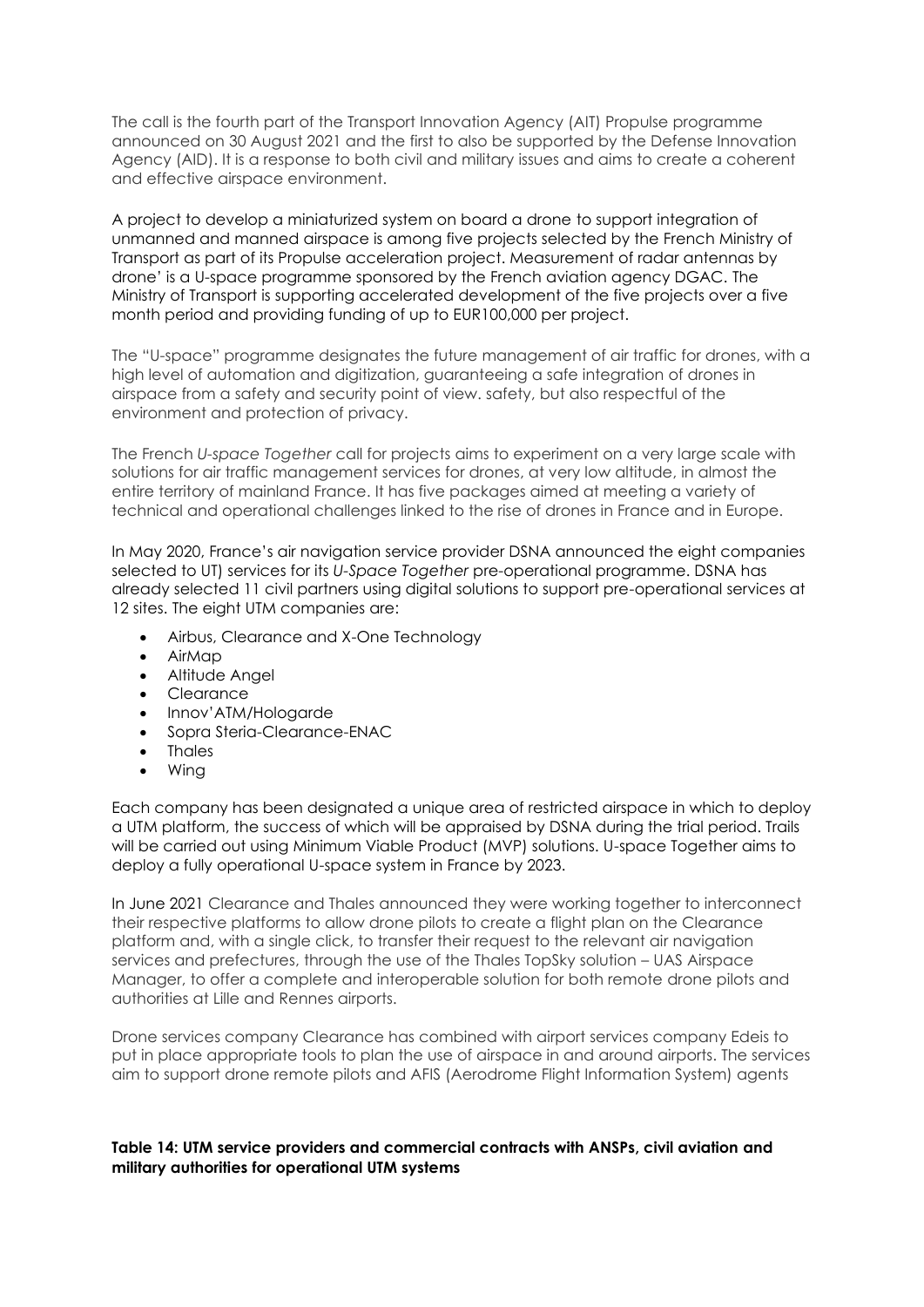| Date                 | UTM service<br>supplier      | Client                                                           | Country                      | Contract details                                                                                                                                                                                                                                                                                                                           |
|----------------------|------------------------------|------------------------------------------------------------------|------------------------------|--------------------------------------------------------------------------------------------------------------------------------------------------------------------------------------------------------------------------------------------------------------------------------------------------------------------------------------------|
| April 2016           | Exponent/Astra<br><b>UTM</b> | Dubai Civil<br>Aviation<br>Administration                        | Dubai                        | Public launch of the Exponent<br>Portal software which allows DCAA<br>officials and other local authorities<br>to track the location, speed and<br>height of drones.                                                                                                                                                                       |
| 2017                 |                              |                                                                  |                              |                                                                                                                                                                                                                                                                                                                                            |
| July                 | Unifly                       | <b>DFS</b>                                                       | Germany                      | UTM deployment with mobile app<br>in July 2017                                                                                                                                                                                                                                                                                             |
| August               | AirMap                       | Kansas<br>Department<br>of<br>Transportation<br>(KDOT)           | <b>USA</b>                   | The AirMap UTM platform is<br>deployed in Kansas where drones<br>will be mobilised for disaster<br>recovery, search-and-rescue,<br>agriculture, construction, package<br>delivery, and more.                                                                                                                                               |
| August/<br>September | AirMap                       | States of<br>Texas and<br>Florida                                | <b>USA</b>                   | Temporary UTM set up in wake of<br>hurricanes Harvey and Irma                                                                                                                                                                                                                                                                              |
| September            | Kongsberg<br>Geospatial      | Public<br>Services and<br>Procurement<br>Canada<br>(PSPC)        | Canada                       | A contract to produce an<br><b>Emergency Operations Airspace</b><br>Management System (EOAMS) for<br>evaluation by Canadian<br>government agencies for safely<br>managing drones at emergency<br>and disaster scenes.                                                                                                                      |
| October              | Skyward                      | <b>FAA</b>                                                       | <b>USA</b>                   | Approval to give commercial<br>drone operators instant access to<br>controlled airspace with the Low<br>Altitude Authorisation and<br>Notification Capability (LAANC)                                                                                                                                                                      |
| October              | Unifly                       | Danish<br>Transport,<br>Construction<br>and Housing<br>Authority | <b>Denmark</b>               | Launch of "Droneluftrum" app<br>centred on interactive map based<br>on Unifly software                                                                                                                                                                                                                                                     |
| November             | AirMap                       | <b>FAA</b>                                                       | <b>USA</b>                   | Approval to give commercial<br>drone operators instant access to<br>controlled airspace with the Low<br>Altitude Authorisation and<br>Notification Capability (LAANC)                                                                                                                                                                      |
| December             | AirMap                       | Airways New<br>Zealand                                           | <b>New</b><br><b>Zealand</b> | Drone operators use AirMap's iOS<br>and Android apps to request<br>airspace approvals required by<br>New Zealand's Civil Aviation<br>Authority at Christchurch,<br>Queenstown, and Wanaka<br>airports, and on public lands in the<br>Christchurch City, Selwyn, and<br>Queenstown Lakes District Council,<br>including parks and reserves. |
| December             | Rakuten<br>AirMap            | Chiba City                                                       | Japan                        | Chiba City is the first city in Japan<br>to deploy the Airspace                                                                                                                                                                                                                                                                            |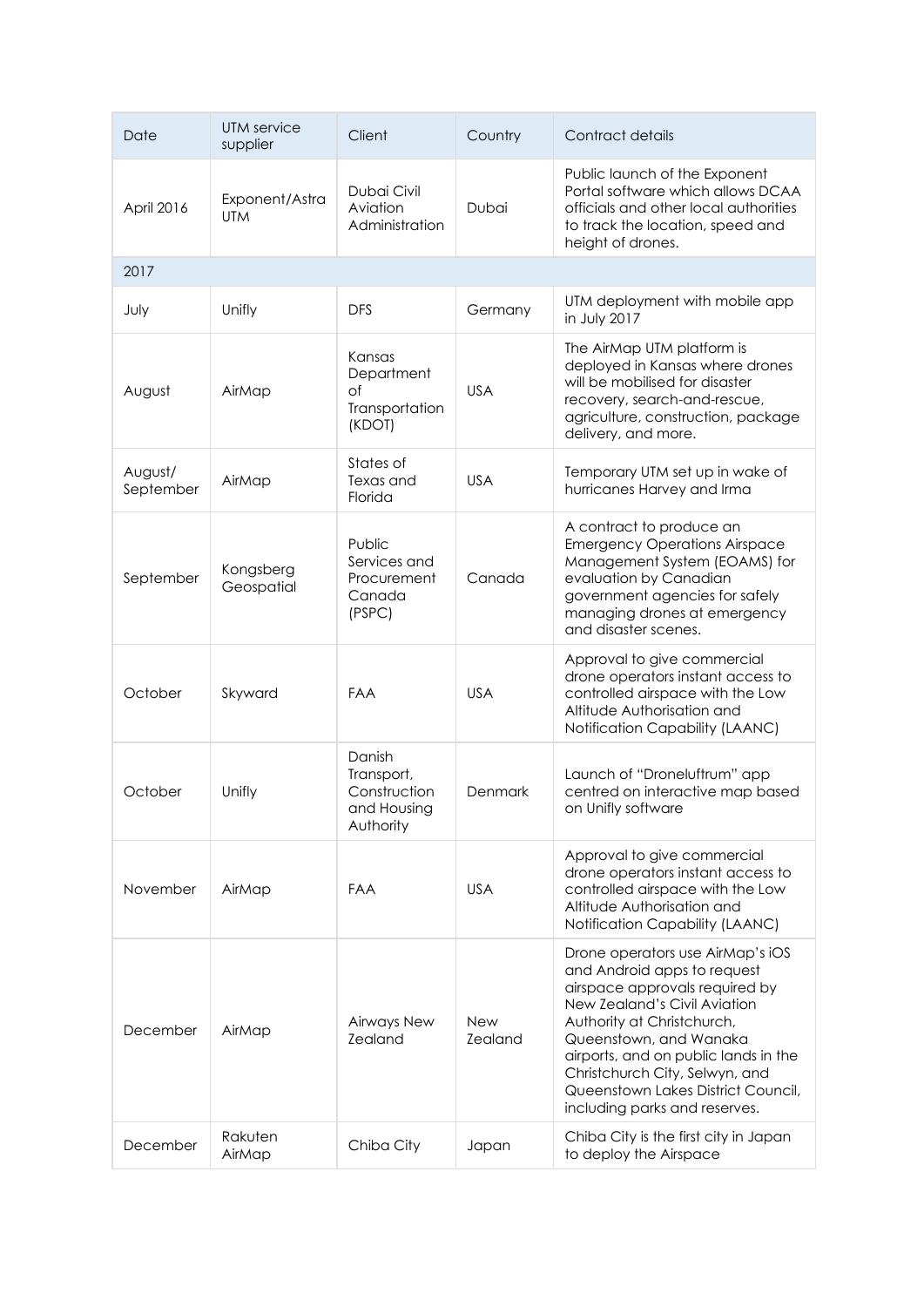|          |                                                  |                                                                                             |             | Management Dashboard from<br>Rakuten AirMap.                                                                                                                                                                                                                 |
|----------|--------------------------------------------------|---------------------------------------------------------------------------------------------|-------------|--------------------------------------------------------------------------------------------------------------------------------------------------------------------------------------------------------------------------------------------------------------|
| December | Unifly                                           | Austrocontrol                                                                               | Austria     | UTM deployment with mobile app                                                                                                                                                                                                                               |
| 2018     |                                                  |                                                                                             |             |                                                                                                                                                                                                                                                              |
| March    | Unifly                                           | Belgocontrol<br>and the<br><b>Belgian Civil</b><br>Aviation<br>Authority                    | Belgium     | Launch of droneguide.be, a digital<br>platform based on Unifly software.                                                                                                                                                                                     |
| March    | Wing                                             | <b>FAA</b>                                                                                  | <b>USA</b>  | Approval to give commercial<br>drone operators instant access to<br>controlled airspace with the Low<br>Altitude Authorisation and<br>Notification Capability (LAANC)                                                                                        |
| March    | Rockwell<br>Collins                              | <b>FAA</b>                                                                                  | <b>USA</b>  | Approval to give commercial<br>drone operators instant access to<br>controlled airspace with the Low<br>Altitude Authorisation and<br>Notification Capability (LAANC)                                                                                        |
| March    | Deutsche<br>Telecom                              | <b>DFS</b>                                                                                  | Germany     | The UTM system is based on the DFS<br>multi-sensor tracker Phoenix, which<br>was developed by DFS and is in<br>use to display radar data for air<br>traffic control.                                                                                         |
| March    | AirMap,<br>SITAONAIR,<br>senseFly and<br>PX4     | Skyguide                                                                                    | Switzerland | The contract is to develop and<br>deploy a national drone traffic<br>management system for<br>Switzerland.                                                                                                                                                   |
| March    | Altitude Angel                                   | <b>NATS</b>                                                                                 | UK          | A strategic partnership to develop<br>UTM solutions that can be<br>integrated and interact with<br>conventional air traffic control.                                                                                                                         |
| March    | <b>DroneRadar</b><br>consortium                  | Polish Air<br>Navigation<br>Services<br>Agency and<br>Polish Civil<br>Aviation<br>Authority | Poland      | The consortium comprises<br>DroneRadar JSW Innowacje,<br>dlapilota.pl Sp. z o.o., Creotech<br>Instruments S.A, FlyTech UAV Sp. z<br>o.o., Aerobits and WIZIPISI. The<br>consortium cooperates closely with<br>the PANSA to create a nationwide<br>UTM system |
| May      | Unifly                                           | <b>UNICEF</b>                                                                               | Malawi      | Unifly has set up the first UTM in<br>Africa, supporting UNICEF's<br>humanitarian drone corridor in<br>Malawi.                                                                                                                                               |
| May      | Leonardo                                         | <b>ENAV</b>                                                                                 | Italy       | Leonardo will lead the industrial<br>team that includes subsidiary<br>Telespazio and IDS - Ingegneria<br>Dei Sistemi.                                                                                                                                        |
| July     | Avetics,<br>Garuda<br>Robotics, Nova<br>Systems, | CAAS                                                                                        | Singapore   |                                                                                                                                                                                                                                                              |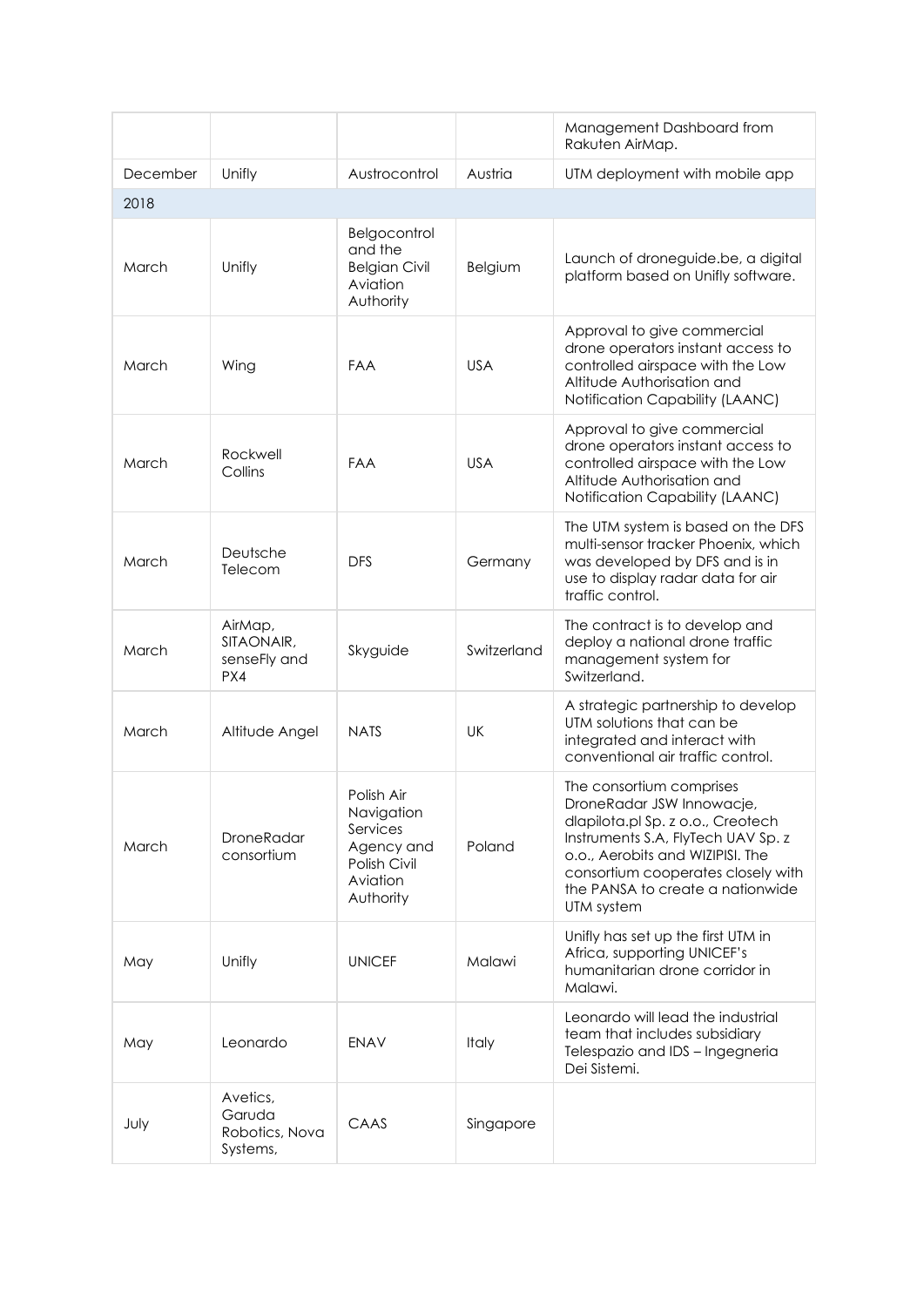|          | Wilhelmsen<br>with OneSky |          |                   |                                                                                                                                                                                               |
|----------|---------------------------|----------|-------------------|-----------------------------------------------------------------------------------------------------------------------------------------------------------------------------------------------|
| August   | AirMap                    | $ANS-CR$ | Czech<br>Republic | ANS CR is deploying AirMap UTM to<br>manage authorisations for drone<br>flights in the controlled airspace<br>around Václav Havel Airport<br>Prague.                                          |
| December | AirMap                    | DGAC.    | Mexico            | The General Directorate of Civil<br>Aeronautics (DGAC) and Mexico<br>City are working with AirMap to<br>facilitate drone-pilot access<br>information on flight rules and<br>restricted areas. |

| 2019     |                      |             |                       |                                                                                                                                                                       |
|----------|----------------------|-------------|-----------------------|-----------------------------------------------------------------------------------------------------------------------------------------------------------------------|
| January  | Exponent             | AirShare    | <b>New</b><br>Zealand |                                                                                                                                                                       |
| June     | Airspace<br>Drone    | <b>DCA</b>  | Monaco                |                                                                                                                                                                       |
| August   | Airspace<br>Drone    | <b>DGAC</b> | Haiti                 |                                                                                                                                                                       |
| November | Airspace Link        | <b>FAA</b>  | <b>USA</b>            | Approval to give commercial<br>drone operators instant access to<br>controlled airspace with the Low<br>Altitude Authorisation and<br>Notification Capability (LAANC) |
| November | Avision              | <b>FAA</b>  | <b>USA</b>            | Approval to give commercial<br>drone operators instant access to<br>controlled airspace with the Low<br>Altitude Authorisation and<br>Notification Capability (LAANC) |
| November | <b>Botlink</b>       | <b>FAA</b>  | <b>USA</b>            | Approval to give commercial<br>drone operators instant access to<br>controlled airspace with the Low<br>Altitude Authorisation and<br>Notification Capability (LAANC) |
| November | Collins<br>Aerospace | <b>FAA</b>  | <b>USA</b>            | Approval to give commercial<br>drone operators instant access to<br>controlled airspace with the Low<br>Altitude Authorisation and<br>Notification Capability (LAANC) |
| November | DroneUp              | <b>FAA</b>  | <b>USA</b>            | Approval to give commercial<br>drone operators instant access to<br>controlled airspace with the Low<br>Altitude Authorisation and<br>Notification Capability (LAANC) |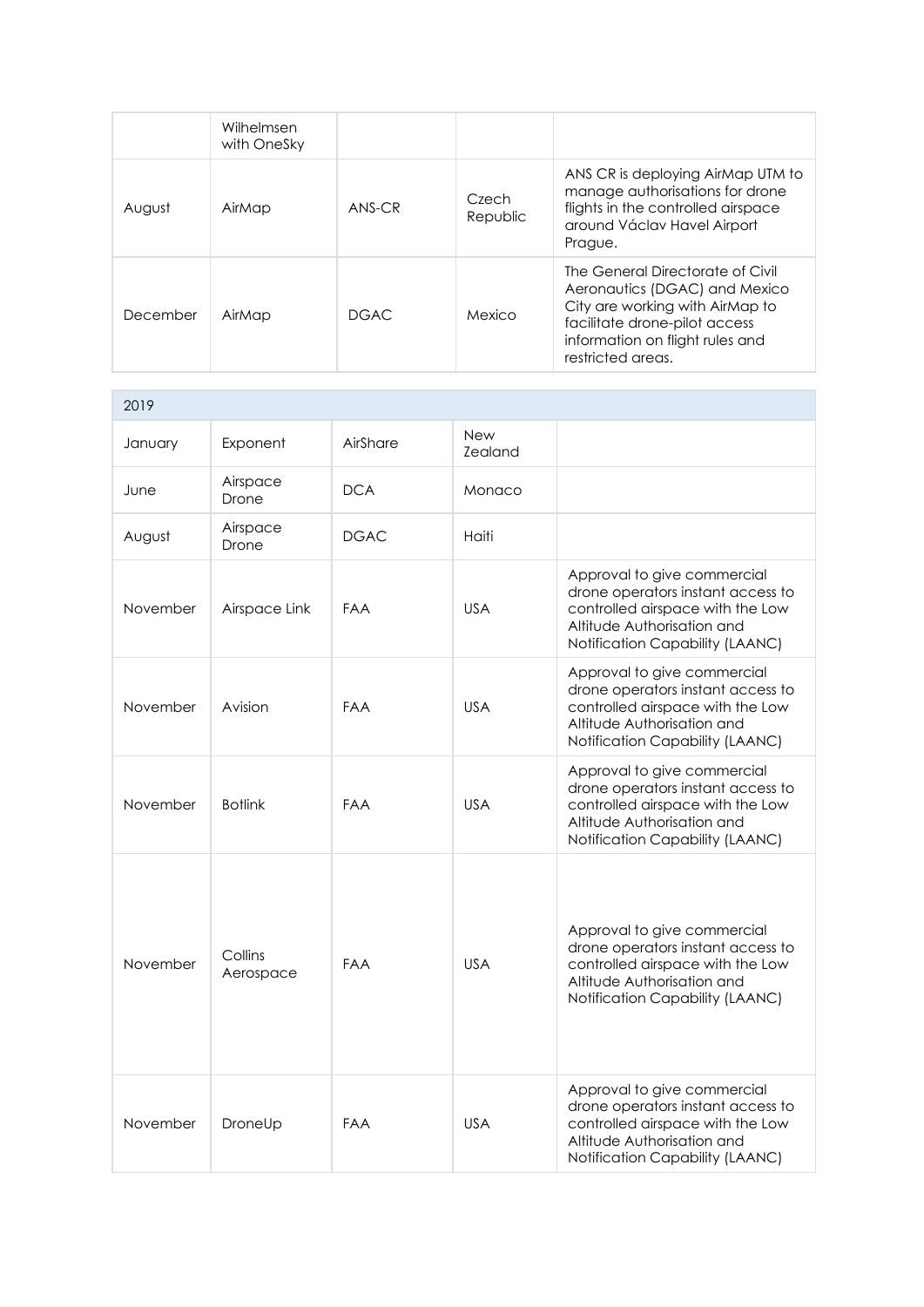| November | Simulyze                      | FAA                           | <b>USA</b>         | Approval to give commercial<br>drone operators instant access to<br>controlled airspace with the Low<br>Altitude Authorisation and<br><b>Notification Capability (LAANC)</b> |
|----------|-------------------------------|-------------------------------|--------------------|------------------------------------------------------------------------------------------------------------------------------------------------------------------------------|
| November | Skygrid                       | <b>FAA</b>                    | <b>USA</b>         | Approval to give commercial<br>drone operators instant access to<br>controlled airspace with the Low<br>Altitude Authorisation and<br><b>Notification Capability (LAANC)</b> |
| December | Happiest<br>Minds and<br>ANRA | Ministry of Civil<br>Aviation | India              |                                                                                                                                                                              |
| December | Altitude Angel                | LVNL                          | <b>Netherlands</b> |                                                                                                                                                                              |

| 2020     |                                                                                                                                                                                            |                                                                   |         |                                                                                                                                                      |
|----------|--------------------------------------------------------------------------------------------------------------------------------------------------------------------------------------------|-------------------------------------------------------------------|---------|------------------------------------------------------------------------------------------------------------------------------------------------------|
| January  | Frequentis<br>and Altitude<br>Angel                                                                                                                                                        | Avinor                                                            | Norway  |                                                                                                                                                      |
| February | Unilfy                                                                                                                                                                                     | <b>NAV CANADA</b>                                                 | Canada  |                                                                                                                                                      |
| May      | Airbus,<br>Clearance<br>and X-One<br>Technology<br>AirMap<br>Altitude Angel<br>Clearance<br>Innov'ATM/<br>Hologarde<br>Sopra Steria-<br>Clearance-<br><b>ENAC</b><br><b>Thales</b><br>Wing | <b>DSNA</b>                                                       | France  |                                                                                                                                                      |
| May      | Frequentis,<br>Robots Expert                                                                                                                                                               | EANS                                                              | Estonia |                                                                                                                                                      |
| June     | Altitude Angel                                                                                                                                                                             | Cranfield<br>airport                                              | UK      |                                                                                                                                                      |
| July     | Altitude angel                                                                                                                                                                             | Canadian<br>drone flight<br>training<br>institute, Sugu<br>Drones | Canada  |                                                                                                                                                      |
| November | <b>IDRONECT</b>                                                                                                                                                                            | Civil Aviation<br>Directorate<br>(CAD)                            | Malta   |                                                                                                                                                      |
| December | Innov'ATM                                                                                                                                                                                  | <b>DSNA</b> - Paris<br>Airports                                   | France  | Innov'ATM is implementing its UTM<br>systems at Paris/Charles de Gaulle,<br>Orly and nine general aviation<br>airfields in the Île de France region. |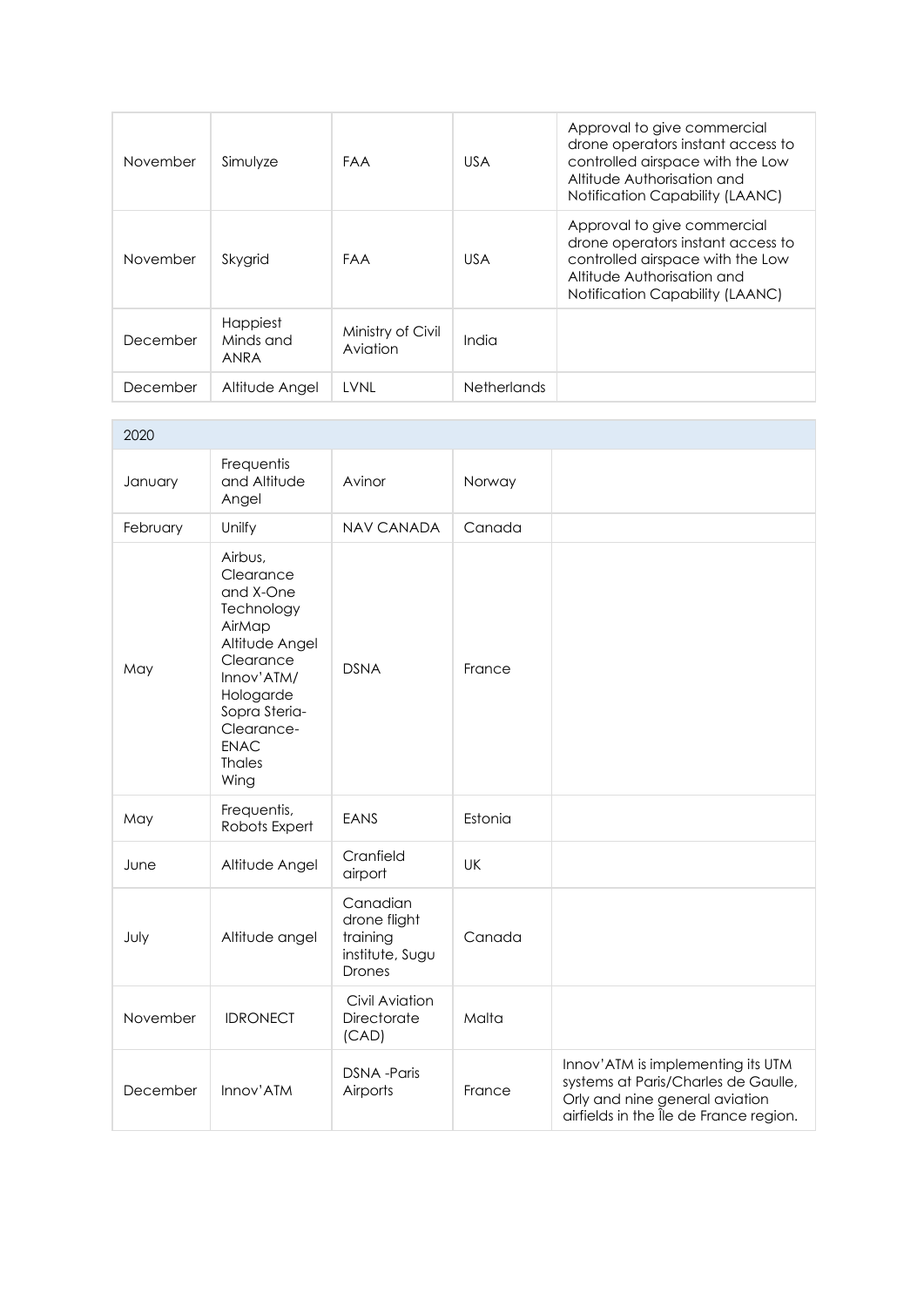| 2021      |                                                                                                                     |                                                  |           |                                                                                                                                                                                                                                                                                |
|-----------|---------------------------------------------------------------------------------------------------------------------|--------------------------------------------------|-----------|--------------------------------------------------------------------------------------------------------------------------------------------------------------------------------------------------------------------------------------------------------------------------------|
| May       | Astra UTM                                                                                                           | Fintraffic                                       | Finland   |                                                                                                                                                                                                                                                                                |
| May       | Aeroscript                                                                                                          | St Petersburg                                    | Russia    | Aeroscript, the company which has<br>developed the Skyarc technology<br>platform. Tactical deconfliction will<br>be available in 2024-2025. The base<br>services are to be fully operational<br>at the end of 2022 in St Petersburg,<br>along with other big cities in Russia. |
| May       | Altitude Angel                                                                                                      | Snowdonia<br>Aerospace<br>Centre                 | <b>UK</b> |                                                                                                                                                                                                                                                                                |
| May       | Airwayz UTM                                                                                                         | Ayalon<br>Highways                               | Israel    |                                                                                                                                                                                                                                                                                |
| July      | Droniq/DFS                                                                                                          | Port of<br>Hamburg                               | Germany   |                                                                                                                                                                                                                                                                                |
| August    | Indra, with<br>Airbus and<br>Unifly                                                                                 | <b>ENAIRE</b>                                    | Spain     |                                                                                                                                                                                                                                                                                |
| September | Aeroscript                                                                                                          | Sakhalin<br>Region<br>Development<br>Corporation | Russia    |                                                                                                                                                                                                                                                                                |
| September | FuVex. UPNA,<br>Naitec,<br>Naturgy and<br>Sistemas de<br>Navarra, Civil<br>Protection<br>and<br>Emergency<br>teams. | General<br>Directorate of<br>the Interior        | Spain     | A regional UTM and management<br>project to coordinate drone flights,<br>manned aircraft operations and<br>ground-based first responder<br>missions has been launched In<br>Navarra, Spain.                                                                                    |
| September | Altitude Angel                                                                                                      | <b>Drone Center</b><br>Sweden                    | Sweden    | The Swedish Transport<br>Administration has selected<br>Altitude Angel to supply its<br>GuardianUTM Enterprise platform at<br>Sweden's 2,400km <sup>2</sup> Drone Center in<br>Västervik on Sweden's south-east<br>coast.                                                      |
| October   | Altitude Angel                                                                                                      | Dublin Airport                                   | Ireland   |                                                                                                                                                                                                                                                                                |
| November  | Universitat<br>Politecnicia<br>de Valencia                                                                          | Valencia<br>regional<br>authority                | Spain     |                                                                                                                                                                                                                                                                                |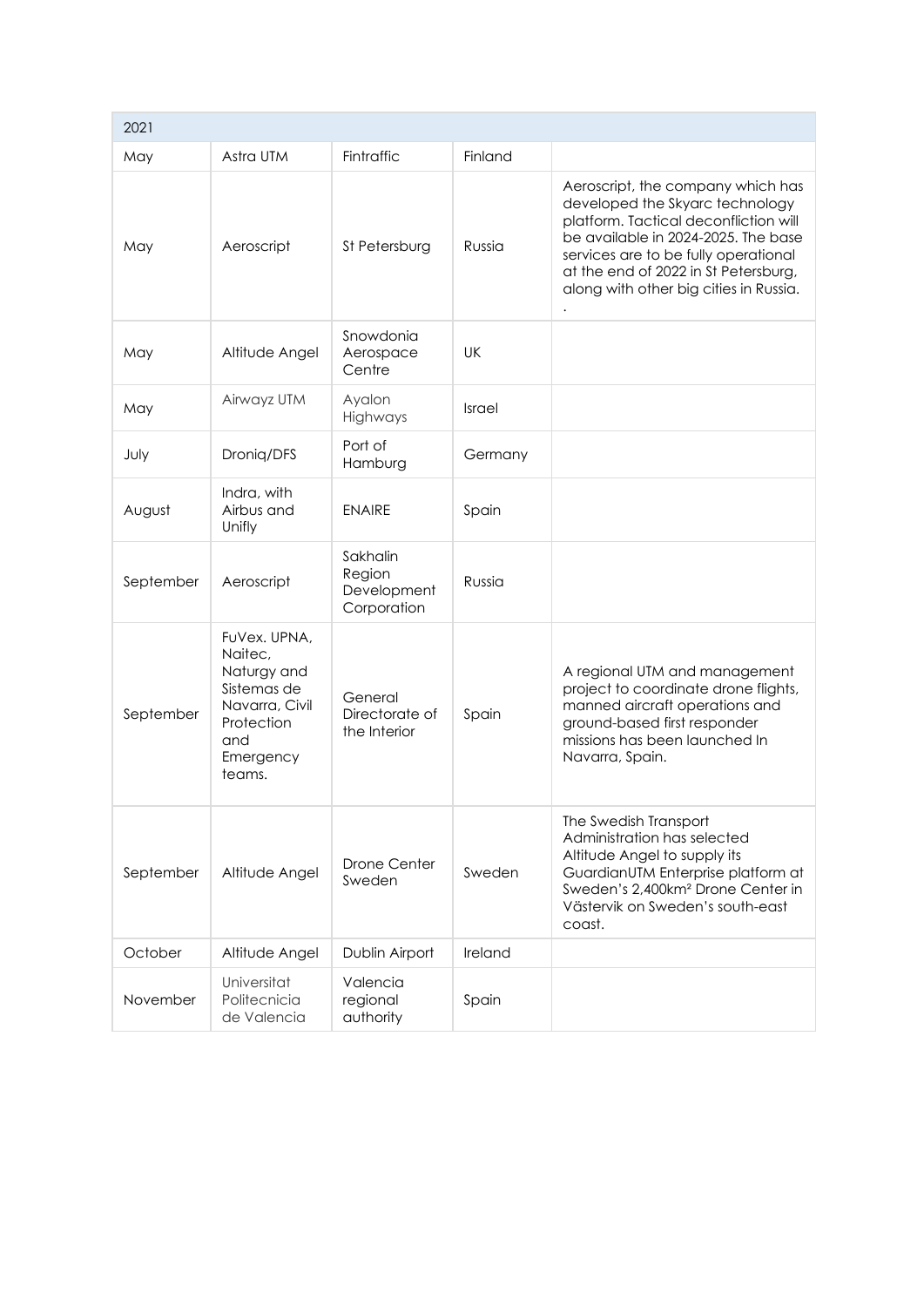| Who provides what services in a U-space                                                                                                                                                                                                                                                                                                                                                                                                                                                                                                                                                                                                                                                                                                                                                                                                                                                                                                                                                                                                                                                                                                                                                                                                                                                        | Who provides what services in a U-space                                                                                                                                                                                                                                                                                                                                                                                                                                                                                                                                                                                                                                                                                                                                                                                                                                                                                                                                                                                                                                                                                                                                                                                                                                                                                                                   |
|------------------------------------------------------------------------------------------------------------------------------------------------------------------------------------------------------------------------------------------------------------------------------------------------------------------------------------------------------------------------------------------------------------------------------------------------------------------------------------------------------------------------------------------------------------------------------------------------------------------------------------------------------------------------------------------------------------------------------------------------------------------------------------------------------------------------------------------------------------------------------------------------------------------------------------------------------------------------------------------------------------------------------------------------------------------------------------------------------------------------------------------------------------------------------------------------------------------------------------------------------------------------------------------------|-----------------------------------------------------------------------------------------------------------------------------------------------------------------------------------------------------------------------------------------------------------------------------------------------------------------------------------------------------------------------------------------------------------------------------------------------------------------------------------------------------------------------------------------------------------------------------------------------------------------------------------------------------------------------------------------------------------------------------------------------------------------------------------------------------------------------------------------------------------------------------------------------------------------------------------------------------------------------------------------------------------------------------------------------------------------------------------------------------------------------------------------------------------------------------------------------------------------------------------------------------------------------------------------------------------------------------------------------------------|
| eco system - how USS see the future                                                                                                                                                                                                                                                                                                                                                                                                                                                                                                                                                                                                                                                                                                                                                                                                                                                                                                                                                                                                                                                                                                                                                                                                                                                            | eco system - how MNOs see the future                                                                                                                                                                                                                                                                                                                                                                                                                                                                                                                                                                                                                                                                                                                                                                                                                                                                                                                                                                                                                                                                                                                                                                                                                                                                                                                      |
| U1<br>e-Registration - CAA<br>Electronic chip - MNO/ANSP/USSP<br>Drone operator online registration - CAA<br>Drone online registration - CAA<br>Registration enforcement - CAA<br>Registration Authority -CAA<br>e-Identification - MNO/ANSP/USSP<br>Drone Identification - MNO/ANSP/USSP<br>e-identification enforcement - CAA/ANSP<br>Identification Authority - CAA<br>Pre-tactical geo-fencing - USSP/ANSP<br>Geo-limitation database - CAA/USSP/ANSP<br>Drone operator authentication and authorisation<br>- CAA/ANSP                                                                                                                                                                                                                                                                                                                                                                                                                                                                                                                                                                                                                                                                                                                                                                     | U1<br>e-Registration - CAA<br>Electronic chip - MNO<br>Drone operator online registration - CAA<br>Drone online registration - CAA<br>Registration enforcement - CAA<br>Registration Authority -CAA<br>e-Identification - MNO<br>Drone Identification - MNO<br>e-identification enforcement - CAA/ANSP<br><b>Identification Authority - CAA</b><br>Pre-tactical geo-fencing - MNO<br>Geo-limitation database - ANSP/MNO<br>Drone operator authentication and authorisation<br>- CAA/ANSP                                                                                                                                                                                                                                                                                                                                                                                                                                                                                                                                                                                                                                                                                                                                                                                                                                                                  |
| U <sub>2</sub><br>Tactical geo-fencing - USSP/ANSP/MNO?<br>Live airspace data feed - USSP/ANSP/MNO?<br>Area infringement notification -<br>USSP/ANSP/MNO?<br>Flight planning management - USSP/ANSP<br>Automated FPL validation - USSP/ANSP<br>Operations digital authorisation - USSP/ANSP<br>Digital NOTAM - USSP/ANSP/SDSP<br>Weather information - USSP/SDSP<br>Low-altitude wind forecast - USSP/SDSP<br>Actual low-altitude wind info - SDSP<br>Weather info collection - USSP<br>Weather hazard alerts - SDSP/USSP<br>Tracking - MNO/USSP<br>Radio Positioning infrastructure - MNO/USSP<br>Real-time tracking -MNO/USSP<br>Tracking data recording - USSP<br>Monitoring - USSP<br>Air situation monitoring - USSP<br>Flight non-conformance detection - USSP<br>Area infringement detection - USSP<br>Traffic info multicast- USSP<br>Alert/Report line - USSP<br>Drone aeronautical information management -<br>USSP/SDSP/ANSP<br>UTM-relevant static aeronautical data -<br>USSP/SDSP/ANSP<br>UTM-relevant dynamic aeronautical data-<br>USSP/SDSP/ANSP<br>Procedural interface with ATC -USSP/ANSP<br>ATC/UAS coordination procedures - USSP/ANSP<br>Flight notification procedures -USSP<br>Emergency and contingency procedures -<br>USSP/ANSP<br>Emergency management -USSP/ANSP | U <sub>2</sub><br>Tactical geo-fencing - MNO<br>Live airspace data feed - USSP/ANSP/MNO<br>Area infringement notification - USSP/ANSP/MNO<br>Flight planning management - USSP/ANSP/MNO<br>Automated FPL validation - USSP/MNO<br>Operations digital authorisation - USSP/MNO<br>Digital NOTAM - USSP/ANSP/SDSP/MNO<br>Weather information - SDSP/MNO<br>Low-altitude wind forecast - SDSP/MNO<br>Actual low-altitude wind info - SDSP/MNO<br>Weather info collection - USSP/MNO<br>Weather hazard alerts - SDSP/USSP/MNO<br>Tracking - MNO/USSP<br>Radio Positioning infrastructure - MNO/USSP<br>Real-time tracking -MNO/USSP<br>Tracking data recording - USSP/MNO<br>Monitoring -USSP/MNO<br>Air situation monitoring - USSP/MNO<br>Flight non-conformance detection - USSP/other<br>Area infringement detection - USSP/other<br>Traffic info multicast- USSP/MNO<br>Alert/Report line - USSP/MNO<br>Drone aeronautical information management -<br>USSP/SDSP/ANSP/MNO<br>UTM-relevant static aeronautical data -<br>USSP/SDSP/ANSP<br>UTM-relevant dynamic aeronautical data-<br>USSP/SDSP/ANSP/MNO<br>Procedural interface with ATC -USSP/ANSP/MNO<br>ATC/UAS coordination procedures -<br>USSP/ANSP/MNO<br>Flight notification procedures -USSP<br>Emergency and contingency procedures -<br>USSP/ANSP/MNO<br>Emergency management - USSP/ANSP/MNO |
| Emergency alert line - USSP/ANSP<br>Emergency assistance information -USSP/ANSP<br>Strategic de-confliction - USSP<br>Strategic de-confliction - USSP                                                                                                                                                                                                                                                                                                                                                                                                                                                                                                                                                                                                                                                                                                                                                                                                                                                                                                                                                                                                                                                                                                                                          | Emergency alert line - USSP/ANSP/MNO<br>Emergency assistance information -<br>USSP/ANSP/MNO<br>Strategic de-confliction - USSP/MNO<br>Strategic de-confliction - USSP/MNO                                                                                                                                                                                                                                                                                                                                                                                                                                                                                                                                                                                                                                                                                                                                                                                                                                                                                                                                                                                                                                                                                                                                                                                 |

## **Table 16: Potential UTM roles for ANSPs, USSPs, CAAs, MNOs and others**